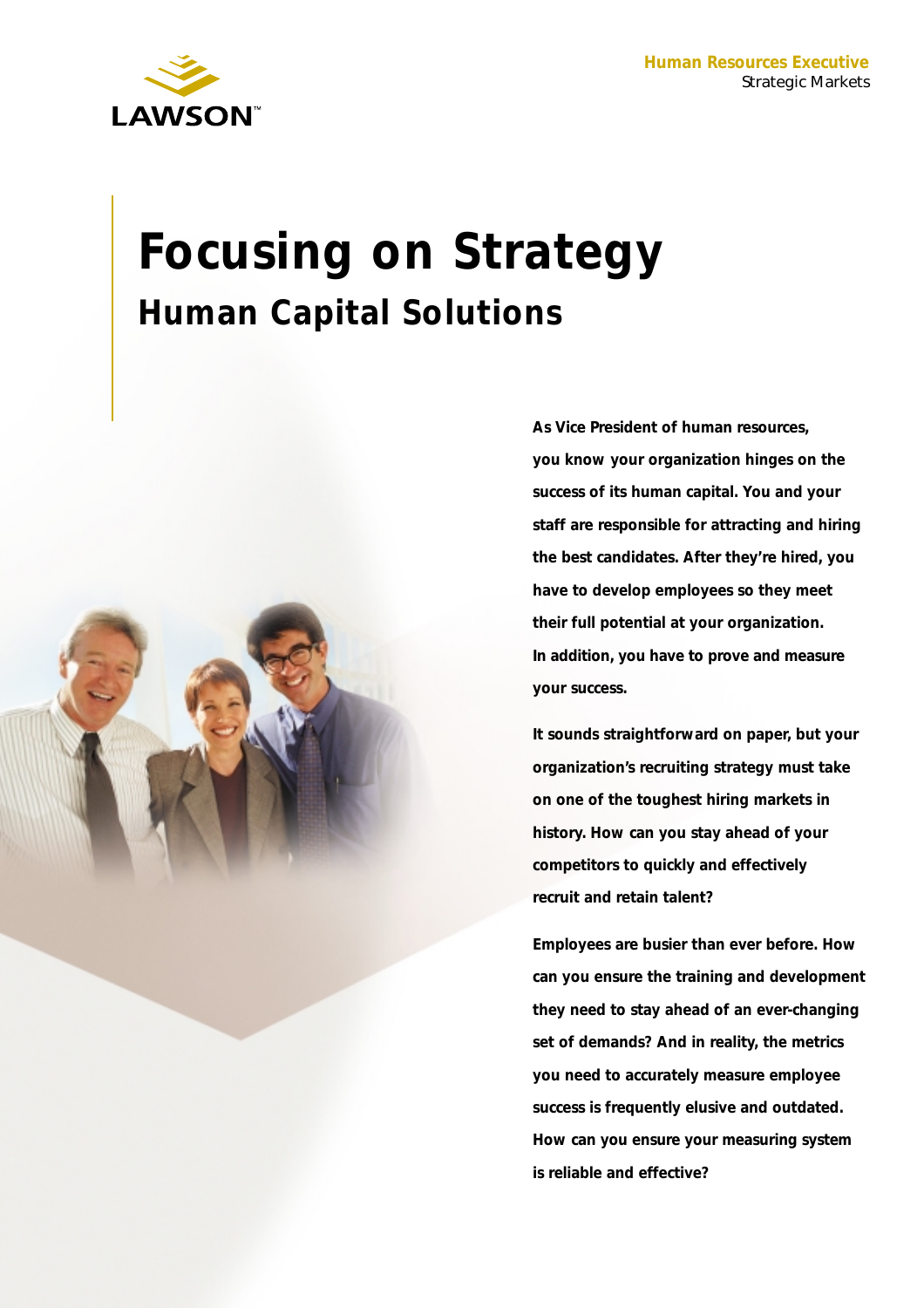# **Streamlining the Hire-to-Retire Cycle**

**Lawson® Human Resource solutions provide Web-addressable, automated systems to help you recruit and retain your most important asset — your employees. It provides you with the tools, services and strategies that allow you to hire the best talent, develop them and analyze the results of your programs.**

> In today's rapidly changing workplace it's becoming increasingly difficult to find employees that are right for your business. Consideration of cultural fit, experience, ability to adapt to your marketplace and the ability to grow with your organization all weigh heavily on the minds of your human resource professionals. What's needed is a solution with the ability to aid your staff with these issues, from the first job posting to the last day of the employee's tenure.

Web-addressable and fully integrated from start to finish, **Lawson Human Resources** provides a hire-to-retire solution to meet your unique challenges.

## **Efficient, Effective Recruiting and Hiring**

**e-Recruiting** manages and automates the hiring process — from sourcing candidates, evaluating prospects, managing relationships, submitting job offers, performing background checks — to moving applicant data into your enterprise system.

In addition, e-Recruiting identifies candidates who are most likely to stay with your organization for the long term, reducing turnover and its associated costs.

e-Recruiting helps locate the bestqualified candidates more effectively than traditional recruiting services. It automates the tasks needed to identify the right people and get them into the right jobs.

e-Recruiting has the power and flexibility to let your recruiters work the way that's best for them. That means e-Recruiting is an effective tool for recruiters who act as generalists, specialists, headhunters or hiring managers. No matter what your recruiting preferences or requirements, e-Recruiting works the way you do.

A hosted Web-based recruitment management service, e-Recruiting improves relationships, information and speed throughout the hiring process. It empowers you to focus on building and managing long-term relationships with potential candidates and other areas of the hiring process where your department's skills add real value.

**Develop Employee Potential** Lawson **Employee and Manager Self-Service** empowers employees to take ownership of personal information and provides managers with a method for tracking and maintaining information about their direct reports.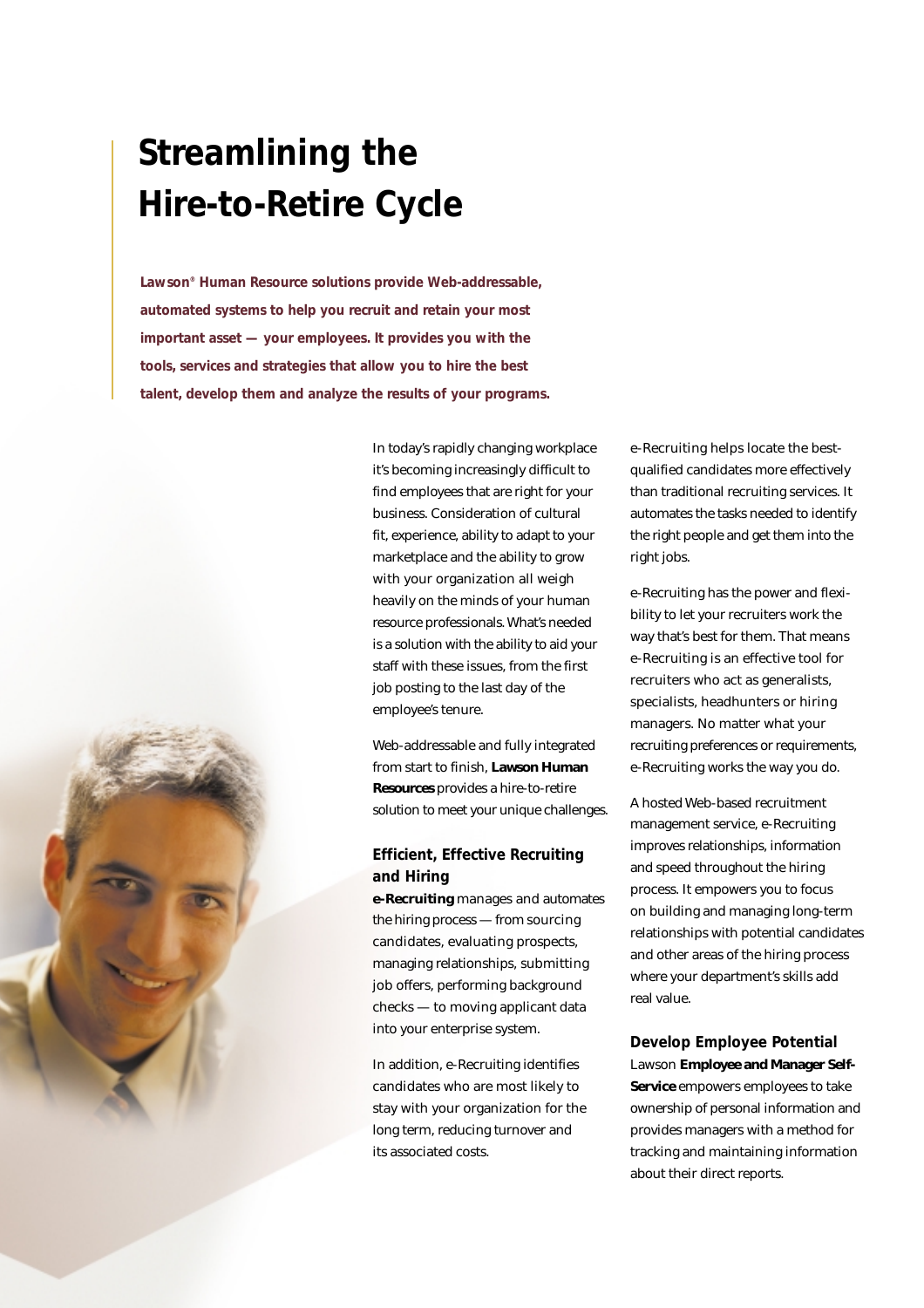Employees can apply for posted positions, change personal information (such as emergency contact information or home address), enroll in training sessions, view payroll information or participate in the benefit enrollment process — all online. Studies show that implementations of Employee and Manager Self-Service can cut process costs by as much as 70 percent over traditional methods.

Employee and Manager Self-Service also allows managers to do their jobs more efficiently by allowing them to approve time records, check credentials and compliance with regulatory procedures, open job requisitions and manage their employees' data from a Web browser.

Organizations can benefit from the vast array of applications offered by Employee and Manager Self-Service. Giving employees and managers the ability to maintain and communicate their own competencies, personal information and career tracks allows your human resources department to focus on value-add activities for the entire organization.

## **Enhancing the Strategic HR Role**

Lawson **Workforce Analytics** enhances your department's strategic capabilities. Workforce Analytics is a Lawson hosted e-service designed to help Human Resource professionals measure and manage human capital.

Using key human resource metrics, this service incorporates internal analysis with external industry benchmarks from Saratoga Institute, the worldwide leader in human capital benchmarking. This gives you easy access to valuable information such as salary levels for comparable positions, pay increase trends and skill sets needed for new positions.

With Workforce Analytics, you'll have quick, accurate information such as:

- Revenue per employee
- Benefit expense percent
- Separation rate by company size, region or industry

Whether your Human Resources strategic goals are clearly defined or you are still developing competitive strategies, Lawson Human Resources solutions provide the tools and technology for your team's success.

With such services as e-Recruiting and Workforce Analytics, along with Employee and Manager Self-Service, you implement your strategic initiatives and share them across your organization. You'll spend more time doing what your company really needs recruiting and retaining the people you need to be successful.

For more information about Lawson Human Resource solutions or other Lawson business solutions, call 1-800-477-1357, direct at +1-651-767-7000, international at +44 (0) 208-560-0825, or visit www.lawson.com.

#### *Human Resource Solutions*

**Lawson Human Resources solutions provide a complete, hire-to-retire business process solution for your organization's human resource management. Fully integrated with Lawson Financials and other Lawson products, our self-service products offer a comprehensive solution that streamlines employee hiring, recruiting, training, management and career development.**

**Automated processes mean your staff is freed from repetitive tasks and instead can focus on more strategic activities. In addition, Lawson's self-evident, online services place routine administrative tasks into the hands of employees and managers, who can access and update employment, benefit and payroll information. Analytic tools also help you examine your organization's effectiveness and provide quantitative measures against industry benchmarks.** 

#### *Lawson Human Resources Products*

**Benefits Administration Payroll:**

- *Time Management*
- *Attendance Management*
- *Tips*
- *Personnel Administration*
	- *Training Administration*
	- *Health and Safety*
	- *Position Management*
- *Workforce Analytics*
- *e-Recruiting*
- *Employee and Manager Self-Service*